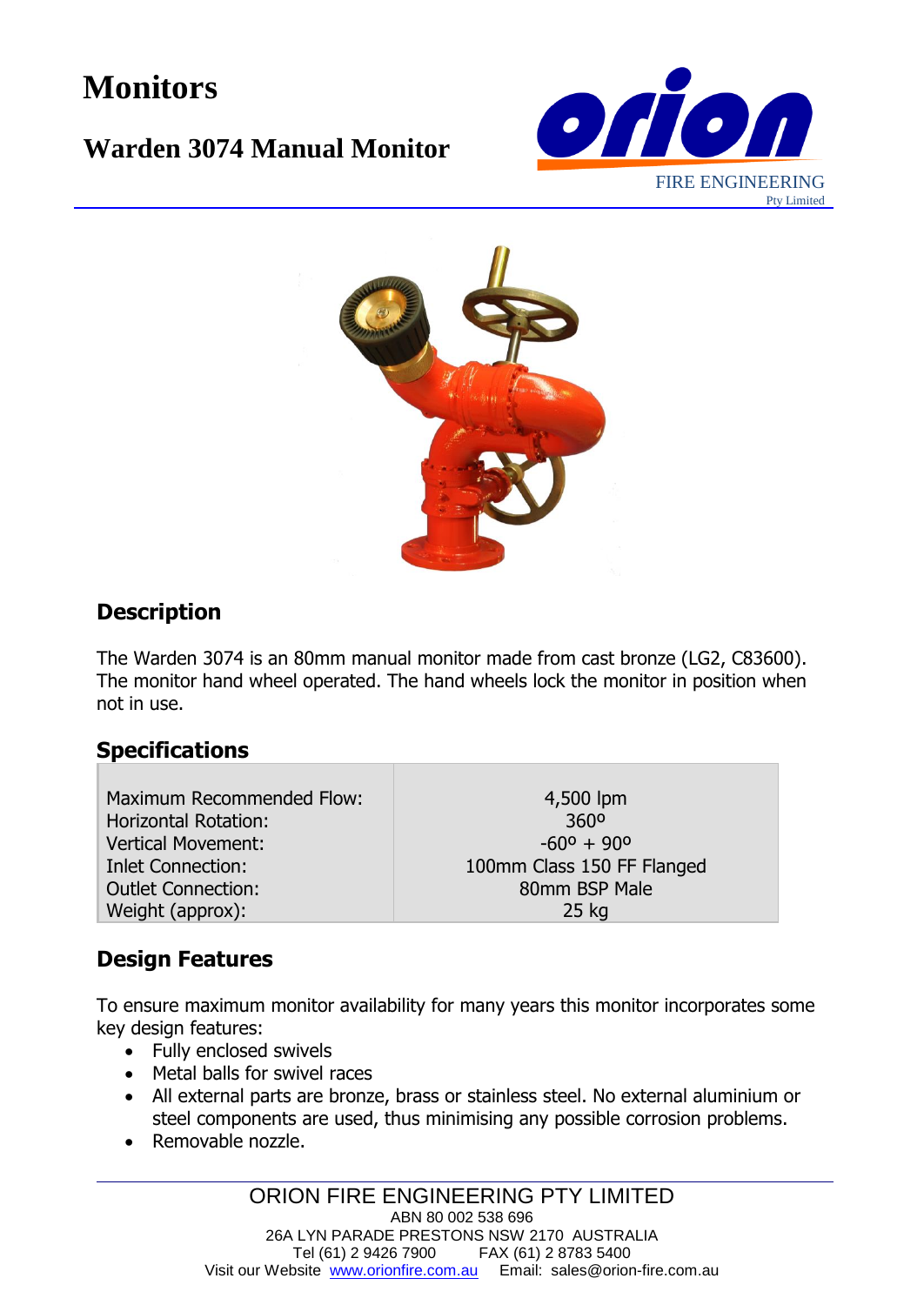Essential to all Orion monitor designs is a clean waterway with no obstructions. This keeps friction losses low as well as minimizes the risk of blockages and having a removable nozzle facilitates rapid clearing of obstructions.

#### **Materials of Construction**

| Waterway:       | Bronze (C83600) or Aluminium Bronze (C95800) |
|-----------------|----------------------------------------------|
| Swivels:        | Bronze (C83600) or Aluminium Bronze (C95800) |
| Inlet Flange:   | Bronze (C83600) or Aluminium Bronze (C95800) |
| Balls:          | <b>Brass</b>                                 |
| Grease Nipples: | 316 Stainless Steel                          |
| Fasteners:      | 316 Stainless Steel                          |

## **Operation**

The monitor swivel locks are loosened allowing the monitor to be directed in the desired direction. The swivel locks can be re-engaged to leave the monitor in one position.

The standard monitor has a design pressure of 16 Bar. With Class 300 flanges the maximum working pressure is 20 Bar.

#### **Connections**

**Inlet:** 100mm ASME Cl150 flat-face flange bronze flange **Outlet:** 80mm BSP

#### **Performance Data**

#### Friction Loss Curve